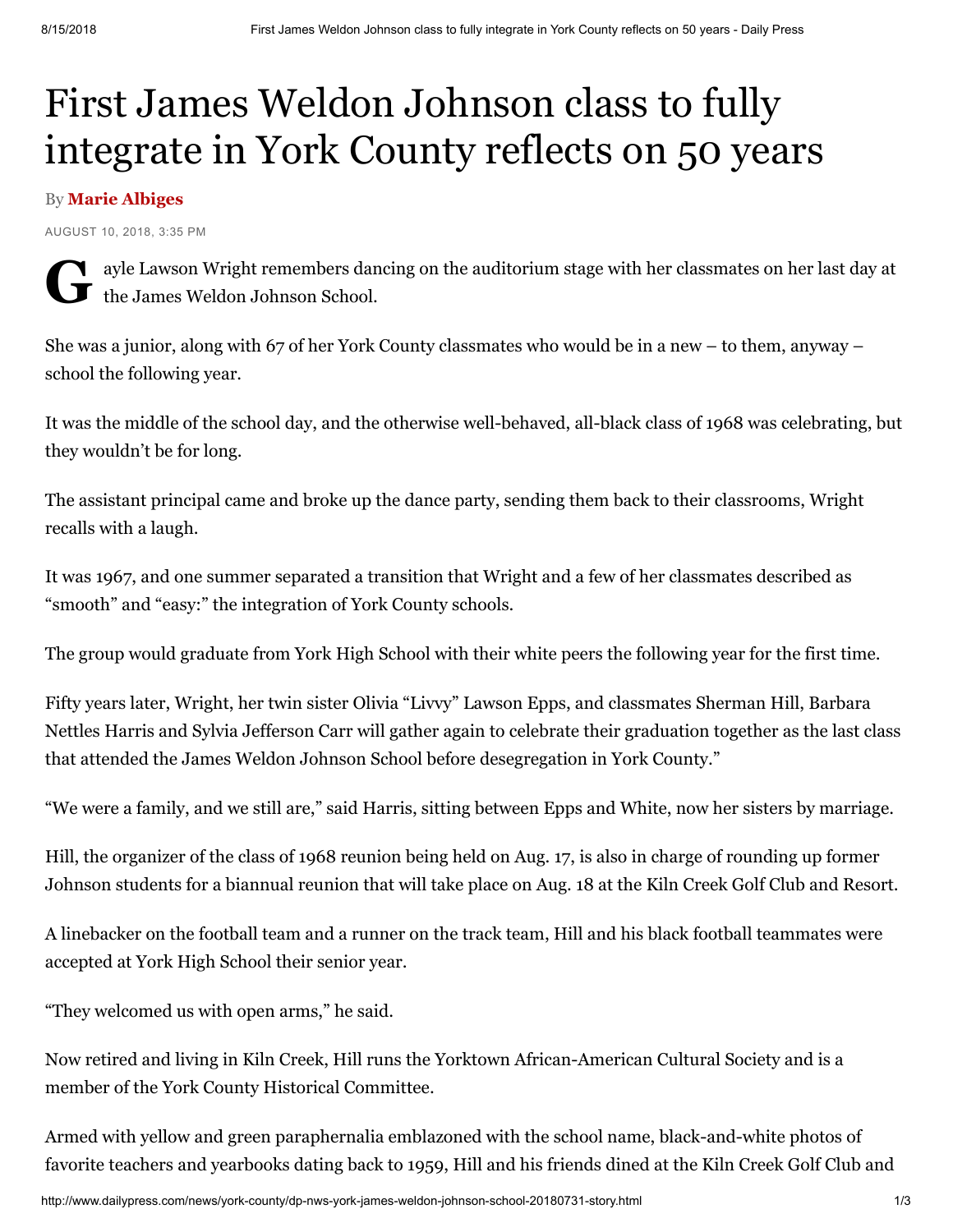Resort a few weeks before their class reunion.

They wondered which of their classmates would attend the Aug. 17 reunion and reminisced about being back in the halls of the Johnson school, now called Yorktown Middle School.

Before the school name changed and before integration, there were choir performances and football practice and drill team tryouts. There were spitballs to send to the ceiling in French class and cheers to learn for the pep rally.

"It was good living back then," said Epps. She remembers the home-cooked meals served in the cafeteria, the smell of cookies wafting from the home economics classroom and the P.E. uniforms – green, snap-button, onepiece rompers.

Before it was Yorktown Middle School, Yorktown Intermediate School or the James Weldon Johnson School, it was the Training School, a six-room building that opened in 1921 on Goosley Road near Route 17. The building burned in 1953, and in 1954, the James Weldon Johnson School opened, named after the African-American author and poet.

A few years after integration, ninth-graders were moved to Yorktown High School. In 1992, the school name changed from Yorktown Intermediate school to Yorktown Middle School, and sixth grade was added.

The class of 1968 started first grade together at the James Weldon Johnson School, and to them, there was more pride in being from the school where they spent 11 years than the school they graduated from in 1968.

The shift to York High School was relatively easily, the classmates said. York County was small at the time, and its large military population was reflected in the schools, where students were well traveled and open minded.

"The only reason I was disappointed was because I had gone to this school for 11 years and I didn't understand why our class was the one this would happen to," Carr said.

Many Johnson teachers followed the class of 1968 to York High School, making the transition easier.

"We didn't experience prejudices as they do today," Harris said. "Where we grew up, everybody knew one another."

On Aug. 19, former Johnson students in town for the reunion will congregate at what is now Yorktown Middle School for church services.

Hill said he was proud to be the last class to attend the James Weldon Johnson School, and proud to be the one to bring his former classmates together.

"With this class, it's effortless," he said.

## *Albiges can be reached at 757-247-4962 or on Twitter [@mariealbiges.](http://twitter.com/mariealbiges)*